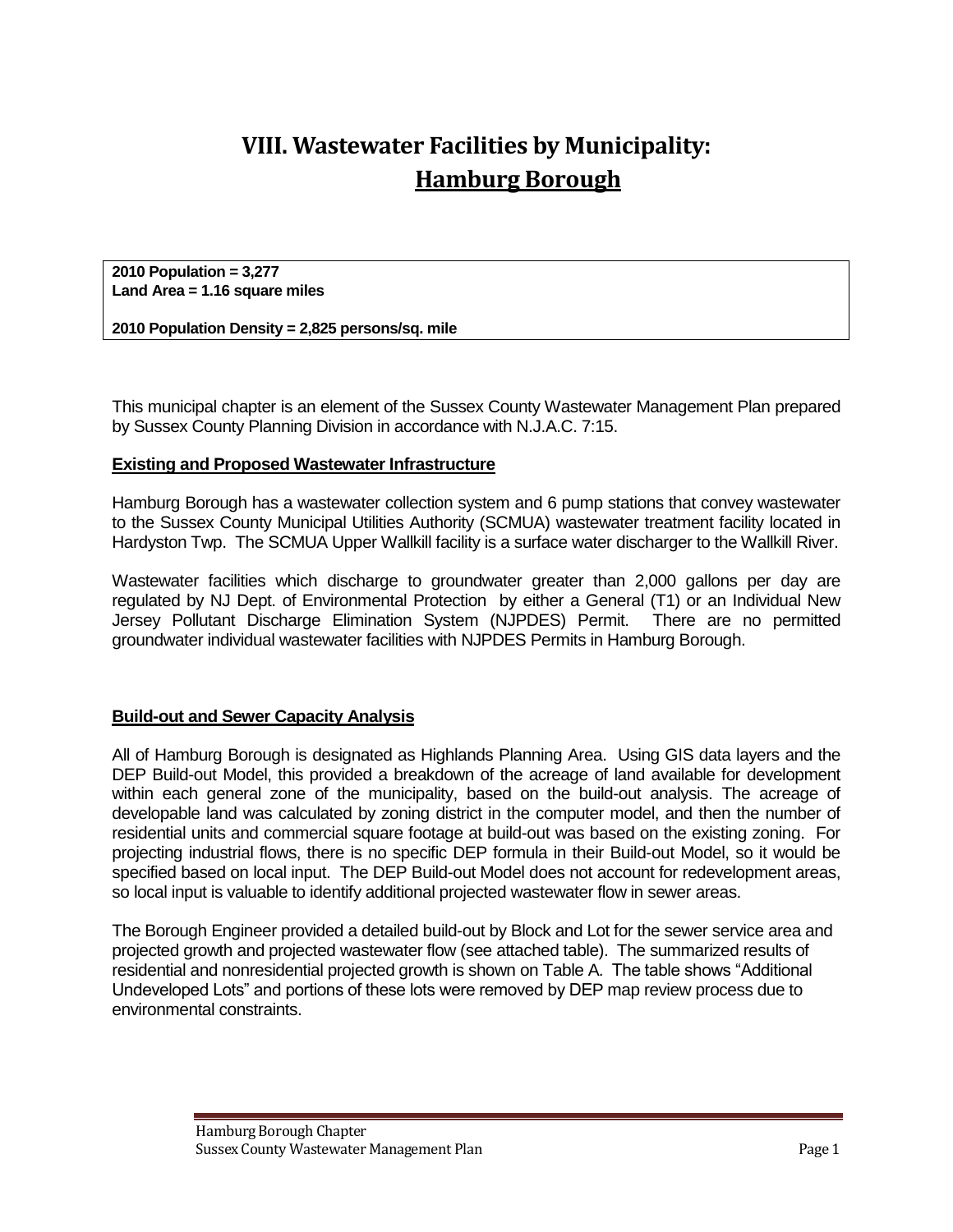| Table A - Future Wastewater Planning Flows Projected for Hamburg Borough                                                    |                                                 |                                                                                      |  |                                                           |                                                  |                                                                |                                                    |                                                                            |                                                                       |  |  |
|-----------------------------------------------------------------------------------------------------------------------------|-------------------------------------------------|--------------------------------------------------------------------------------------|--|-----------------------------------------------------------|--------------------------------------------------|----------------------------------------------------------------|----------------------------------------------------|----------------------------------------------------------------------------|-----------------------------------------------------------------------|--|--|
| <b>Domestic</b><br>Wastewater<br><b>Treatment</b><br><b>Facility and</b><br><b>NJPDES</b><br><b>Permit</b><br><b>Number</b> | <b>SCMUD</b><br>(USD)<br>ъ<br><b>Allocation</b> | 201<br>Existing<br>$\overline{\mathbf{4}}$<br>April<br><b>Flows</b><br>2015<br>(NGD) |  | Projected<br><b>Dwelling</b><br>Units<br>Resid<br>lential | Projected<br><b>Flow</b><br>(USD)<br>Residential | 공<br><u>ອິ</u><br>Ê<br>Φ<br>esidential<br>cted<br><b>Space</b> | Projected<br>(NGD)<br>Nonresidential<br><b>How</b> | Exis<br>υ<br>Build<br>o<br>ወ<br>ი<br>ont<br>ഥ<br><u>စွ</u><br>٥<br>Planned | <b>Flows</b><br><b>Total</b><br>ᆩ<br>(NGD)<br>ΕĒ<br>Φ<br>ᇃ<br>lanning |  |  |
| <b>Sussex</b><br><b>County MUA</b><br>NJ0053350                                                                             | 0.420                                           | 0.207                                                                                |  | 480                                                       | 0.144                                            | 500,000                                                        | 0.050                                              |                                                                            | 0.401                                                                 |  |  |

*\**The allocation identified is neither determined nor enforced by State DEP. Allocations are based on contractual agreements between SCMUA and its member communities.

For lots within the sewer area, projections show 480 new residential units (including redevelopment areas) x 300 gallons per day (GPD)/ new unit = 144,000 GPD projected residential flow. Wastewater flow for nonresidential uses has also been estimated in Table A.

Since the County Wastewater Management Plan is meant to reflect future flow at Build-out, it is valuable to realistically whether there is a need for additional sewer capacity and infrastructure for future development. We can compare the SCMUA allocation amount, existing flow and build-out flow to evaluate wastewater capacity that provides for future growth and redevelopment in Hamburg Borough.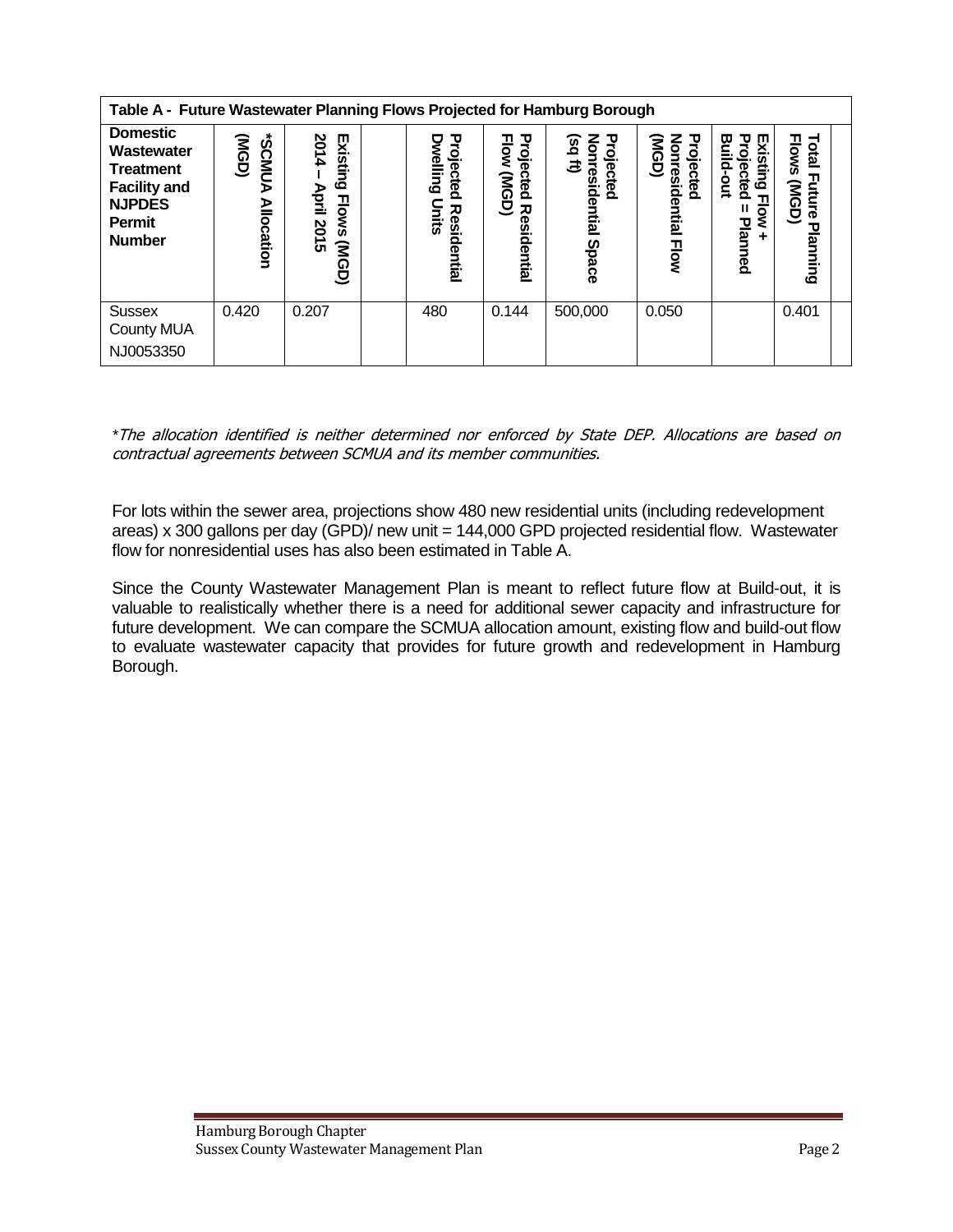## **Borough of Hamburg, Sussex County Existing Undeveloped Lots Updated 1/24/2017**

| <b>Zone Description</b>            | Zone           | Acres | Min. Lot<br>Size | <b>Equivalent New</b><br><b>Res. Units</b> | <b>Wastewater Flow</b><br>(GPD) | <b>Density</b> | Block | Lot | <b>Address</b>           |                    |
|------------------------------------|----------------|-------|------------------|--------------------------------------------|---------------------------------|----------------|-------|-----|--------------------------|--------------------|
| PER SUSSEX COUNTY:                 |                |       |                  |                                            |                                 |                |       |     |                          |                    |
| Planned Development                | PD             | 0.72  | 8000             |                                            | 1200                            | 5.445          | 17    |     | 22 101 QUARRY RD         |                    |
| Planned Development                | PD             | 2.89  | 8000             | 15                                         | 4500                            | 5.445          | 24    |     | $12$ 1 OAK ST            |                    |
| Planned Development                | PD             | 1.97  | 8000             | 10 <sup>1</sup>                            | 3000                            | 5.445          | 24    |     | 739 OAK ST               |                    |
| Planned Development                | PD             | 1.55  | 8000             | 0                                          | 0l                              | 5.445          | 17    |     | 18 HERITAGE LAKES        | Revised No. of Net |
| Planned Development                | PD             | 0.01  | 8000             | 40                                         | 12000                           | 5.445          | 24    |     | 1 1 FALCON RIDGE WAY NO  | Revised No. of Net |
| Planned Development                | PD             | 0.9   | 8000             | Οl                                         | $\overline{0}$                  | 5.445          | 25    |     | 19 VILLAGE DR            | Revised No. of Ne  |
| Planned Development                | PD             | 0.36  | 8000             | 0l                                         |                                 | 5.445          | 24    |     | 11 61 OAK ST             | Property was deed  |
| Planned Residential - High Density | PR             | 1.32  | 8000             |                                            | 2100                            | 5.445          | 22    |     | 28 43 BANK ST            |                    |
| Planned Residential - High Density | PR             |       | 8000             |                                            | 600                             | 5.445          |       |     | 14 55 ORCHARD ST         |                    |
| Planned Residential - High Density | PR             | 5.59  | 8000             | 30 <sub>l</sub>                            | 9000                            | 5.445          | 21    |     | 16 55 BANK ST            |                    |
| Planned Residential - High Density | PR)            | 2.44  | 8000             | 0l                                         | 0                               | 5.445          | 22    |     | 45 OAK POINT DEVELOPMENT | Revised No. of Ne  |
| Planned Residential - High Density | PR             | 1.11  | 8000             | 6                                          | 1800                            | 5.445          | 22    |     | 41 121 RT 23 SO          |                    |
| Planned Residential - High Density | PR.            | 5.41  | 8000             | 40                                         | 12000                           | 5.445          | 22    |     | 27 161 RT 23 SO          | Revised No. of Ne  |
| Residential - Medium Density       | RR!            | 0.64  | 10000            | 2                                          | 600                             | 4.356          | 14    |     | 33 68 LIME KILN RD       |                    |
| Residential - Medium Density       | RR             |       | 10000            | 0                                          | Ω                               | 4.356          | 31    |     | 23 40 WOODLAND AVE       |                    |
| Residential - Medium Density       | RR             | 1.85  | 10000            | 8                                          | 2400                            | 4.356          | 17    |     | 26 42 MULBERRY ST        |                    |
| Residential - Medium Density       | RR             | 1.9   | 10000            | 8                                          | 2400                            | 4.356          | 17    |     | 29 53 QUARRY RD          |                    |
| Residential - Medium Density       | RR             | 1.38  | 10000            | 6                                          | 1800                            | 4.356          | 17    |     | 23 89 QUARRY RD          |                    |
| Residential - Medium Density       | RR             | 1.6   | 10000            |                                            | 2100                            | 4.356          | 11    |     | 13 51 LIMEKILN RD        |                    |
| Residential - Medium Density       | R <sub>R</sub> | 0.05  | 10000            | 20                                         | 6000                            | 4.356          | 36    |     | 2 98 RT 23 NO            | Revised No. of Ne  |
| Residential - Medium Density       | <b>RR</b>      | 1.26  | 10000            |                                            | 300                             | 4.356          | 14    |     | 34 50 LIME KILN RD REAR  | Revised No. of Ne  |
| Residential - Medium Density       | RR             | 0.65  | 10000            |                                            | 300                             | 4.356          | 21    |     | 41 75 SUMMIT DR          | Revised No. of Ne  |
| Residential - Medium Density       | RR.            | 11.09 | 10000            | 48                                         | 14400                           | 4.356          | 29    |     | 5 na                     |                    |
| Residential - Medium Density       | RR             | 2.08  | 10000            | 9                                          | 2700                            | 4.356          | 21    |     | 39.02 85 SUMMIT DR       |                    |
| Residential - Medium Density       | RR             | 2.24  | 10000            | 9                                          | 2700                            | 4.356          | 29    |     | 19 60 VERNON AVE         |                    |
| Residential - Medium Density       | RR             |       | 10000            | 0                                          | 0                               | 4 3 5 6        | 31    |     | 30 59 VERNON AVE         |                    |
| Residential - Medium Density       | RR             | 0.75  | 10000            | З                                          | 900                             | 4.356          | 14    |     | 613 JENNINGS RD          |                    |
| Residential - Medium Density       | RR             | 0.34  | 10000            |                                            | 600                             | 4.356          | 24    |     | 69 HIGHVIEW ST           | Revised No. of Ne  |
| Residential - Medium Density       | RR             | 0.25  | 10000            |                                            | 300                             | 4.356          | 21    |     | 39.0181 SUMMIT DR        |                    |
| Residential - Medium Density       | $\mathsf{RR}$  | 0.86  | 10000            |                                            | 900                             | 4.356          | 14    |     | 35 40 LIME KILN RD       |                    |
| Residential - Medium Density       | RR             | 0     | 10000            |                                            | 300                             | 4.356          | 11    |     | 735 LIMEKILN RD          | Revised No. of Ne  |

| Comments                                                   |
|------------------------------------------------------------|
|                                                            |
|                                                            |
|                                                            |
|                                                            |
| w Res. Units; Property is built-out:                       |
| w Res. Units; 40 Units approved, not yet constructed:      |
| w Res. Units; Property is Developed                        |
| d restricted to Block 24, Lot 10                           |
|                                                            |
|                                                            |
|                                                            |
| ew Res. Units; Due to steep slopes no development          |
|                                                            |
| ew Res. Units; Bank Street I Project, 40 Units Potentially |
|                                                            |
|                                                            |
|                                                            |
|                                                            |
|                                                            |
|                                                            |
| ew Res. Units; Redevelopment Potential                     |
| ew Res. Units                                              |
| ew Res. Units                                              |
|                                                            |
|                                                            |
|                                                            |
|                                                            |
|                                                            |
| ew Res. Units                                              |
|                                                            |
| ew Res. Units                                              |
|                                                            |

 $\sim 10^{-1}$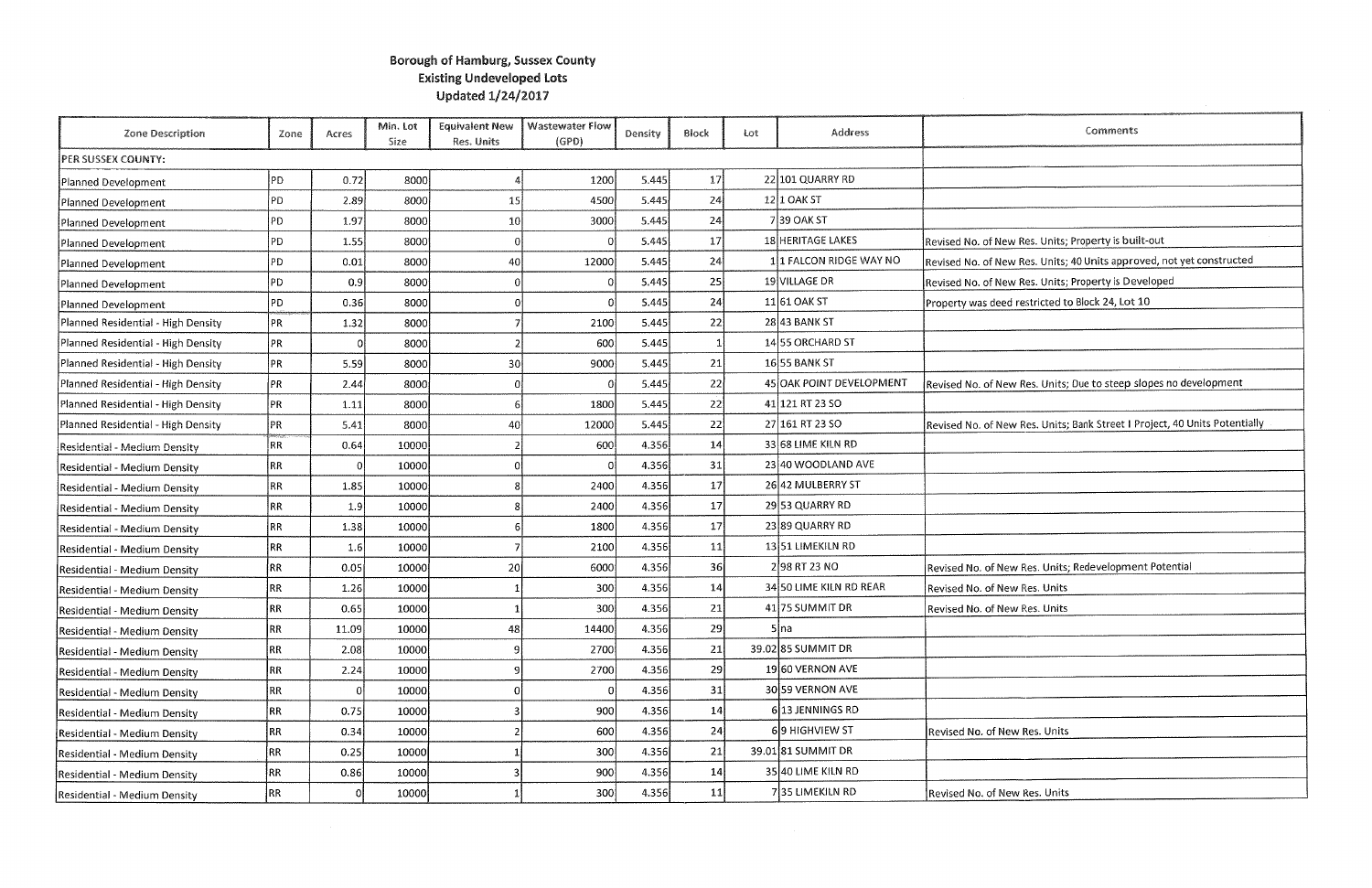|                                       |       |        |                             | $\langle \cdot, \cdot \rangle \otimes \langle \cdot, \cdot \rangle$ |                  |         |                |             |                              |                                                      |
|---------------------------------------|-------|--------|-----------------------------|---------------------------------------------------------------------|------------------|---------|----------------|-------------|------------------------------|------------------------------------------------------|
| Residential - Medium Density          | RR.   | 0.65   | 10000                       |                                                                     | 600              | 4.356   | 25             |             | $18 17$ RT 23 SO             |                                                      |
| Residential - Medium Density          | RR    | 0.78   | 10000                       |                                                                     | 900              | 4.356   | 21             |             | 68 OAK ST                    |                                                      |
| Residential - Medium Density          | RR)   | 0.56   | 10000                       |                                                                     | 600              | 4.356   | 29             |             | 25 21 LAWRENCE ST            |                                                      |
| Residential - Medium Density          | RR.   | 0.58   | 10000                       |                                                                     | 600              | 4.356   | 14             |             | 39 22 LIME KILN RD           |                                                      |
| Residential - Medium Density          | RR.   | 1.07   | 10000                       |                                                                     | 1200             | 4.356   | 22             |             | 16 28 OAK ST                 |                                                      |
| Restricted Planned Residential        | RPR   | 4.61   | 8000                        | 15                                                                  | 4500             | 5.445   | 11.01          |             | 1 na                         |                                                      |
| <b>Restricted Planned Residential</b> | RPR   | 46     | 8000                        | 20                                                                  | 6000             | 5.445   | 11             |             | 3030 BLUFFS CT               |                                                      |
|                                       |       |        | Per Sussex County Subtotal: | 520                                                                 | 99300            | GPD     |                |             |                              |                                                      |
|                                       |       |        |                             |                                                                     |                  |         |                |             |                              |                                                      |
| <b>ADDITIONAL UNDEVELOPED LOTS:</b>   |       |        |                             |                                                                     |                  |         |                |             |                              |                                                      |
| Public Use                            |       | 1.38   | N/A                         |                                                                     | 300              |         | $\mathbf{1}$   | 36          |                              | Potential for Restroom at park                       |
| <b>Borough Center</b>                 | [BC]  | 0.3524 | N/A                         |                                                                     | 300              |         |                | 14          | 12 Main                      | Vacant                                               |
| Historic Overlay District             | BC/HO | 0.1446 | N/A                         |                                                                     | 300              |         |                | 18          | 24 Main                      | Vacant; Impacted by FHA & FWW/Transition Area        |
| Historic Overlay District             | BC/HO | 0.0602 | N/A                         |                                                                     | 300              |         | $\overline{7}$ | 19          | 26 Main                      | Vacant; Impacted by FHA & FWW/Transition Area        |
| Light Industrial                      |       | 16.28  | 8000                        |                                                                     | 25000            | 0.5445  |                | 35          |                              | Potential Expanded Industrial Use                    |
| Light Industrial                      |       | 16.73  | 8000                        |                                                                     | 25000            | 0.5445  | 7              | -2          |                              | Potential Expanded Industrial Use                    |
| Light Industrial                      |       | 2.85   | 80000                       |                                                                     | 300              | 0.5445  | 7              | 26          | 44 Gingerbread               | Vacant; Impacted by FHA                              |
| Light Industrial                      |       | 0.4163 | 80000                       |                                                                     | 300 <sup>1</sup> | 0.5445  | 7              | 31          | 82 Gingerbread               | Vacant                                               |
| Light Industrial                      |       | 1.14   | 8000                        | 30                                                                  | 9000             | 0.5445  | 11             | 33          | Gingerbread Castle Rd        | Redevelopment Potential (Owner Grey Elephant)        |
| Light Industrial                      |       |        | 8000                        |                                                                     | 300              | 0.5445  | 11             | 34          | Gingerbread Castle Rd        | Redevelopment Potential                              |
| Light Industrial                      |       | 1.26   | 8000                        | 30                                                                  | 9000             | 0.5445  | 11             | 36          | <b>Gingerbread Castle Rd</b> | Redevelopment Potential (Owner Grey Elephant)        |
| Residential - Medium Density          | RR    | 0.2984 | 10000                       |                                                                     | 300              | 4 3 5 6 | 3              | 14          | 24 Orchard                   | Vacant                                               |
| Residential - Medium Density          | IRR.  | 0.92   | 10000                       |                                                                     | 300              | 4.356   | 11             | 4           | 11 Limekiln Road Rear        | Vacant; Impacted by FHA & FWW/Transition Area        |
| Residential - Medium Density          | RR    | 2.6    | 10000                       |                                                                     | 600              | 4.356   | 11             | 15          | 34 Prince                    | Vacant                                               |
| Residential - Medium Density          | RR)   | 0.65   | 10000                       |                                                                     | 300              | 4.356   | 11             | 21          | 36 King Cole                 | Vacant                                               |
| Residential - Medium Density          | RR.   | 1.1    | 10000                       |                                                                     | 300              | 4 3 5 6 | 11             | 22          | 32 Rear King Cole            | Vacant; No Street Frontage; Impacted Transition Area |
| Residential - Medium Density          | RR    | 1.001  | 10000                       |                                                                     | 300              | 4.356   | 11             | 23          | 30 King Cole                 | Vacant                                               |
| Residential - Medium Density          | RR    | 0.5018 | 10000                       |                                                                     | 300              | 4 3 5 6 | 11             | 40          | 17 Limekiln                  | Vacant; Impacted by FHA & FWW/Transition Area        |
| Residential - Medium Density          | RR.   | 4.77   | 10000                       | 30                                                                  | 9000             | 4.356   | 14             | 15          | Rt. 23                       | Redevelopment Expansion                              |
| Residential - Medium Density          | RR.   | 0.1722 | 10000                       |                                                                     | 300              | 4.356   | 17             | 8           | 102 Mulberry                 | Vacant                                               |
| Residential - Medium Density          | RR    | 0.1722 | 10000                       |                                                                     | 300              | 4.356   | 20             |             | 46 Hillside                  | Vacant                                               |
| Residential - Medium Density          | RR    | 0.1894 | 10000                       |                                                                     | 300              | 4.356   | 21             | 50          | 37 Circle                    | Vacant                                               |
| Residential - Medium Density          | RR    | 0.73   | 10000                       |                                                                     | 1200             | 4.356   | 21             | 17          | 28 Oak                       | Planned Development - Residential                    |
| Residential - Medium Density          | RR.   | 0.3702 | 10000                       |                                                                     | 300              | 4 3 5 6 | 27             | 9           | 8 Lawrence                   | Vacant                                               |
| Residential - Medium Density          | RR.   | 0.3306 | 10000                       |                                                                     | 300              | 4.356   | 27             | 10          | 12 Lawrence                  | Vacant                                               |
| Residential/Highway Commercial        | RR/HC | 0.853  | 15000                       |                                                                     | 900              | 2 9 0 4 | 10             | - 1         |                              | Subdivide                                            |
| Highway Commercial                    | HC    | 0.6302 | 15000                       |                                                                     | 300              | 2.904   | 8              | $2^{\circ}$ | 98 Rt. 23 S.                 | Vacant                                               |